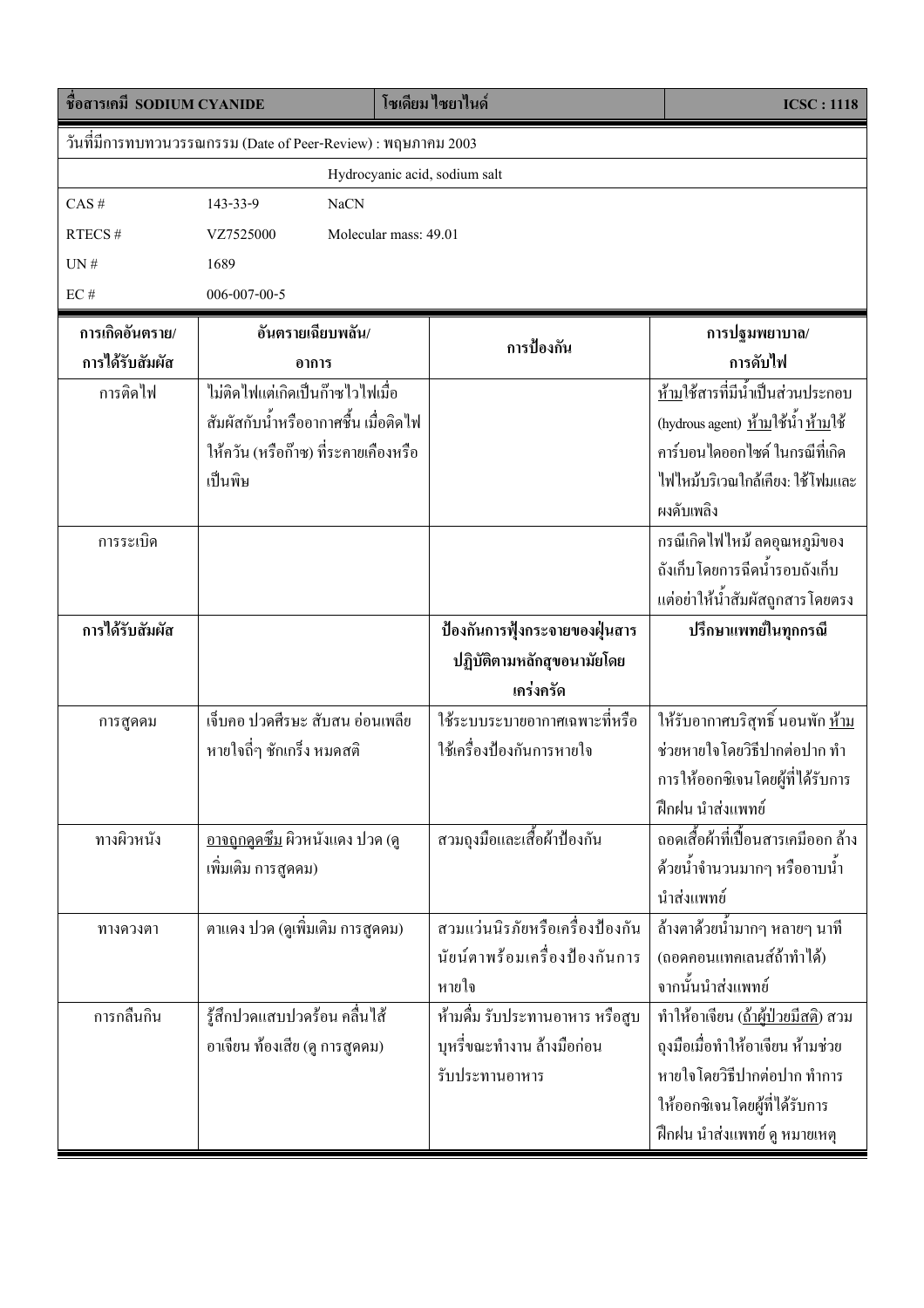| ชื่อสารเคมี SODIUM CYANIDE                                                                                                                | โซเดียม ไซยาไนด์ |                                                           | <b>ICSC: 1118</b>                       |  |  |
|-------------------------------------------------------------------------------------------------------------------------------------------|------------------|-----------------------------------------------------------|-----------------------------------------|--|--|
| การจัดการเมื่อมีการรั่วไหล                                                                                                                |                  | การบรรจุและติดฉลาก                                        |                                         |  |  |
| ้เคลื่อนย้ายผู้คนจากพื้นที่อันตราย ปรึกษาผู้เชี่ยวชาญ เก็บกวาดสารที่                                                                      |                  | เก็บในภาชนะผนึกป้องกันอากาศ เก็บในบรรจุภัณฑ์ที่ทนต่อการ   |                                         |  |  |
| หกออกมาใส่ในภาชนะที่แห้ง ปิดสนิทและติดฉลาก ทำการสะเทิน                                                                                    |                  | แตก หากเก็บในบรรจุภัณฑ์ที่แตกได้ ให้นำบรรจุภัณฑ์นั้นไปใส่ |                                         |  |  |
| สารให้เป็นกลางด้วยสารละลายโซเดียมใฮโปคลอไรต์อย่าง                                                                                         |                  | ในภาชนะที่ทนต่อการแตกและปิดมิดชิด ห้ามขนส่งพร้อมกับ       |                                         |  |  |
| ระมัคระวัง จากนั้นล้างส่วนที่เหลือด้วยน้ำจำนวนมาก <u>ห้าม</u> ปล่อยสาร                                                                    |                  | อาหารและอาหารสัตว์ เป็นมลพิษทางทะเล                       |                                         |  |  |
| นี้ออกสู่สิ่งแวดล้อม สวมชุดป้องกันสารเคมีรวมถึงเครื่องช่วยหายใจ                                                                           |                  | EU Classification Symbol: T+, N Note: [A]                 |                                         |  |  |
| ติดตัว                                                                                                                                    |                  | R: 26/27/28-32-50/53                                      | S: $(1/2 - -7 - 28 - 29 - 45 - 60 - 61$ |  |  |
|                                                                                                                                           |                  | <b>UN Classification</b>                                  |                                         |  |  |
|                                                                                                                                           |                  | UN Hazard Class: 6.1                                      | UN Pack Group: I                        |  |  |
| การจัดการเมื่อเกิดเหตุฉุกเฉิน                                                                                                             |                  | การเก็บรักษา                                              |                                         |  |  |
| Transport Emergency Card: TEC (R)-61S1689                                                                                                 |                  | เก็บแยกจากสารออกซิไดซ์อย่างแรง กรด อาหารและอาหารสัตว์     |                                         |  |  |
| NFPA Code: H3; F0; R0;                                                                                                                    |                  | ้คาร์บอนไดออกไซด์ น้ำ หรือผลิตภัณฑ์ที่มีส่วนประกอบของน้ำ  |                                         |  |  |
|                                                                                                                                           |                  | ้เก็บในที่แห้ง เก็บในภาชนะปิดสนิท และเก็บในห้องที่มีการ   |                                         |  |  |
|                                                                                                                                           |                  | ระบายอากาศที่ดี                                           |                                         |  |  |
| ข้อมูลสำคัญ                                                                                                                               |                  |                                                           |                                         |  |  |
| ี สถานะทางกายภาพ ลักษณะ : เป็นผงผลึกดูดความชื้นสีขาว มีกลิ่นเฉพาะตัว ไม่มีกลิ่นเมื่อแห้ง                                                  |                  |                                                           |                                         |  |  |
| อันตรายทางเคมี : สารสลายตัวอย่างรวดเร็วเมื่อสัมผัสกับกรดและสลายตัวอย่างช้าๆ เมื่อสัมผัสกับน้ำ ความชื้นหรือคาร์บอนไดออกไซด์ทำ              |                  |                                                           |                                         |  |  |
| ให้เกิดใฮโครเจนใซยาในด์ (ดู ICSC 0492) สารละลายในน้ำเป็นด่างแก่ปานกลาง                                                                    |                  |                                                           |                                         |  |  |
| ค่าจำกัดที่ยอมให้สัมผัสได้จากการทำงาน : TLV: (as CN) 5 mg/m <sup>3</sup> ; (Ceiling value); (skin); (ACGIH 2003).                         |                  |                                                           |                                         |  |  |
| MAK: (Inhalable fraction) 2 mg/m <sup>3</sup> ; Peak limitation category: II(1); skin absorption (H); Pregnancy risk group: C; (DFG 2004) |                  |                                                           |                                         |  |  |
| ีวิถีทางของการได้รับสัมผัส : สามารถดูคซึมเข้าสู่ร่างกายได้โดยการหายใจเข้าไป เข้าทางผิวหนังและโดยการกลืนกิน                                |                  |                                                           |                                         |  |  |
| ี ความเสี่ยงจากการหายใจ : ปริมาณของอนุภาคสารในอากาศจะเพิ่มขึ้นอย่างรวดเร็วถึงขีดอันตราย ถ้าเกิดการฟุ้งกระจาย                              |                  |                                                           |                                         |  |  |
| ผลของการได้รับสัมผัสสารในระยะสั้น : สารนี้ทำให้เกิดการระคายเคืองอย่างรุนแรงต่อดวงตา ผิวหนังและทางเดินหายใจ สารนี้อาจมีผลต่อ               |                  |                                                           |                                         |  |  |
| การหายใจระดับเซลล์ ทำให้เกิดการชักเกร็งและหมดสติ การได้รับสัมผัสอาจทำให้เสียชีวิต ควรอยู่ภายใต้การดูแลของแพทย์ ดู หมายเหตุ                |                  |                                                           |                                         |  |  |
| ผลของการได้รับสัมผัสสารในระยะยาวหรือได้รับซ้ำๆ : สารนี้อาจมีผลต่อไทรอยด์                                                                  |                  |                                                           |                                         |  |  |
| คุณสมบัติทางกายภาพ                                                                                                                        |                  |                                                           |                                         |  |  |
| จุดเดือด : 1496°C                                                                                                                         |                  |                                                           |                                         |  |  |
| จุดหลอมเหลว: $563.7^{\circ}$ C                                                                                                            |                  |                                                           |                                         |  |  |
| ความหนาแน่น: $1.6$ g/cm <sup>3</sup>                                                                                                      |                  |                                                           |                                         |  |  |
| การละลายในน้ำ, g/100 ml ที่ 20°C: 58                                                                                                      |                  |                                                           |                                         |  |  |
| ข้อมูลผลกระทบต่อสิ่งแวดล้อม                                                                                                               |                  |                                                           |                                         |  |  |
| สารนี้เป็นพิษอย่างมากต่อสิ่งมีชีวิตในน้ำ                                                                                                  |                  |                                                           |                                         |  |  |
|                                                                                                                                           |                  |                                                           |                                         |  |  |